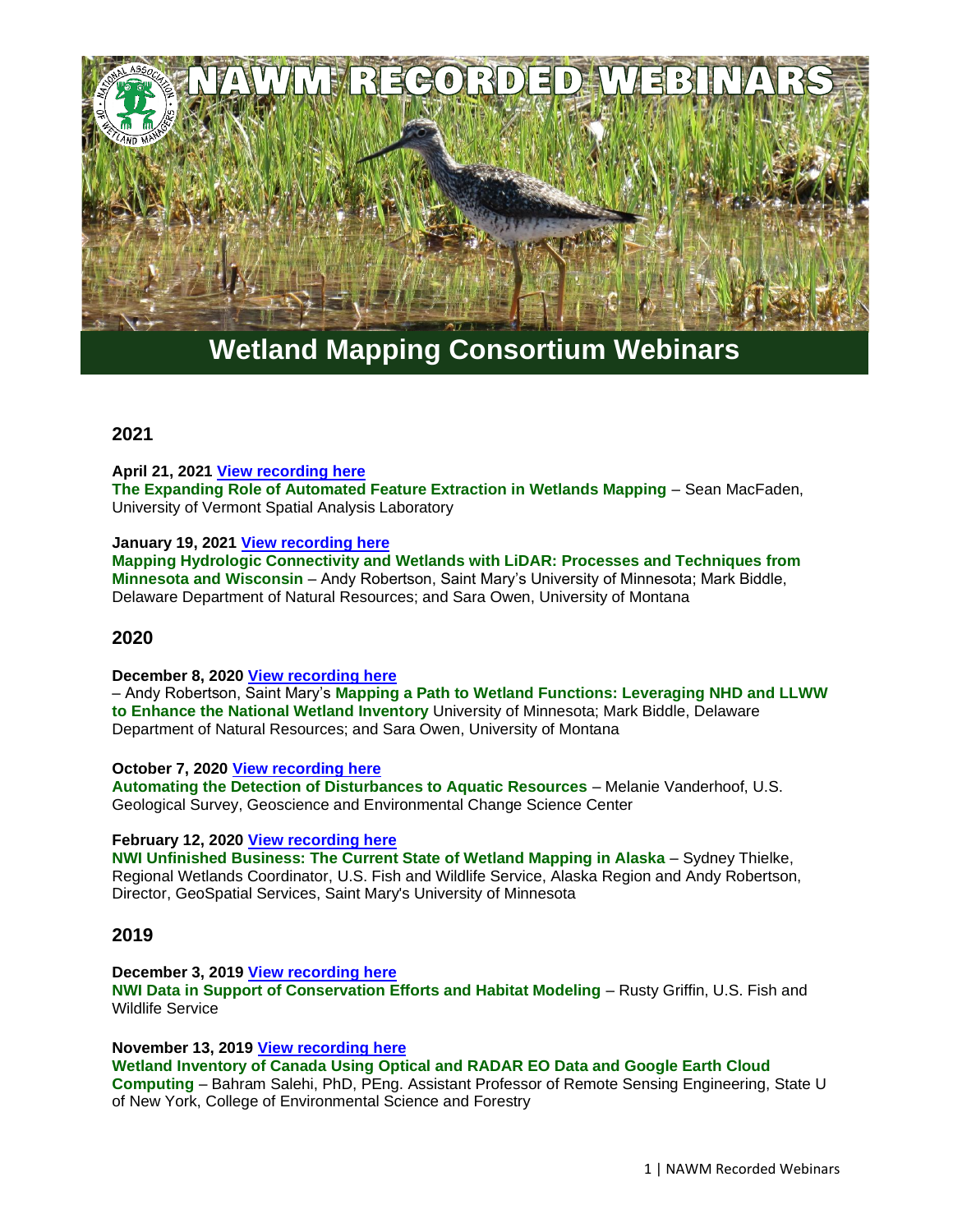## **October 23, 2019 [View recording here](https://nawm.org/science/wetlands-one-stop-mapping/5334-2019-past-wetland-mapping-consortium-webinars#map102319)**

**National Land Cover Database 2016, General Overview and Applications to Wetland Assessment** – Dr. Collin Homer, U.S. Geological Survey and Dr. George Xian, U.S. Geological Survey

## **October 2, 2019 [View recording here](https://nawm.org/science/wetlands-one-stop-mapping/5334-2019-past-wetland-mapping-consortium-webinars#map100219)**

**National Riparian Areas Base Map: Development & Applications** – Sinan Abood, U.S. Forest Service; Daniel Rosenbaum, U.S. Environmental Protection Agency; and Rebecca Lilja, U.S. Forest Service

## **September 4, 2019 [View recording here](https://nawm.org/science/wetlands-one-stop-mapping/5334-2019-past-wetland-mapping-consortium-webinars#mapping0904)**

Lessons Learned from the Minnesota NWI Update - Steve Kloiber, Minnesota Department of Natural Resources; Robb Macleod, Ducks Unlimited; and Keven Stark, Saint Mary's University of Minnesota

## **August 21, 2019 [View recording here](https://nawm.org/science/wetlands-one-stop-mapping/5334-2019-past-wetland-mapping-consortium-webinars#mapping081419)**

**Mapping Wetland Inundation Dynamics and Wetland Change using Google Earth Engine** – Qiusheng Wu, PhD, University of Tennessee and Melanie Vanderhoof, PhD, U.S. Geological Survey

## **June 20, 2019 [View recording here](https://nawm.org/science/wetlands-one-stop-mapping/5334-2019-past-wetland-mapping-consortium-webinars#mapping620)**

**Mapping Thirty Years of Wetland Surface Water Dynamics Using Landsat Satellite Imagery: Implications for Climate Change and Species Management** – Meghan Halabisky, Ph.D., Lead Scientist with Conservation Science Partners and Amanda Kissel, Ph.D., Lead Scientist with Conservation Science Partners

## **2017**

#### **December 6, 2017 [View recording here](https://nawm.org/science/wetlands-one-stop-mapping/9738-2017-wetland-mapping-consortium-recorded-webinars#decwebinar)**

**Mapping Innovations at the Michigan DEQ: New approaches, tools and technologies** – Chad Fizzell, Michigan Department of Environmental Quality; and Jeremy Jones, Michigan Department of Environmental Quality

## **October 18, 2017 [View recording here](https://nawm.org/science/wetlands-one-stop-mapping/9738-2017-wetland-mapping-consortium-recorded-webinars#webinaroctober)**

**Developing a Spatially Enabled Wetland Program Website to Communicate the Importance of Tribal Land ManagementData** – Andy Robertson, Executive Director, GeoSpatial Services, Saint Mary's University of Minnesota

## **July 19, 2017 [View recording here](https://nawm.org/science/wetlands-one-stop-mapping/9738-2017-wetland-mapping-consortium-recorded-webinars#webinarjuly)**

**Mapping Wetland Inundation Dynamics Using Multi-Source Satellite Data** – Ben DeVries, Post-Doctoral Research Associate, Department of Geographical Sciences, University of Maryland

## **April 12, 2107 [View recording here](https://nawm.org/science/wetlands-one-stop-mapping/9738-2017-wetland-mapping-consortium-recorded-webinars#webinar041217)**

**Moving Wetland Restoration into Recommendations into Action: New Mapping/Monitoring Program Tends** 

- **National Wetlands Inventory Wetland Mapping Targeting Tool and Data Use Trends**  Megan Lang, U.S. Fish and Wildlife Service
- **A Collaborative Approach to Establishing Wetland Management Priorities in Northcentral New Mexico** – Andy Robertson, Saint Mary's University
- **Wetland Functional Assessment in West Virginia** Elizabeth Byers, West Virginia Department of Environmental Protection

## **February 15, 2017 [View recording here](https://nawm.org/science/wetlands-one-stop-mapping/9738-2017-wetland-mapping-consortium-recorded-webinars#021517webinar)**

**Recent Updates to the EnviroAtlas Tool: Mapping Ecosystem Goods and Services** – Anne Neale, EnviroAtlas Project Lead, U.S. Environmental Protection Agency

## **2016**

## **December 21, 2016 [View recording here](https://nawm.org/science/wetlands-one-stop-mapping/9224-2016-wetland-mapping-consortium-recorded-webinars#122116webinar)**

**Maps of Potential Wetland Extent for Selected Streams in Indiana** – Kathleen Fowler, U.S. Geological Survey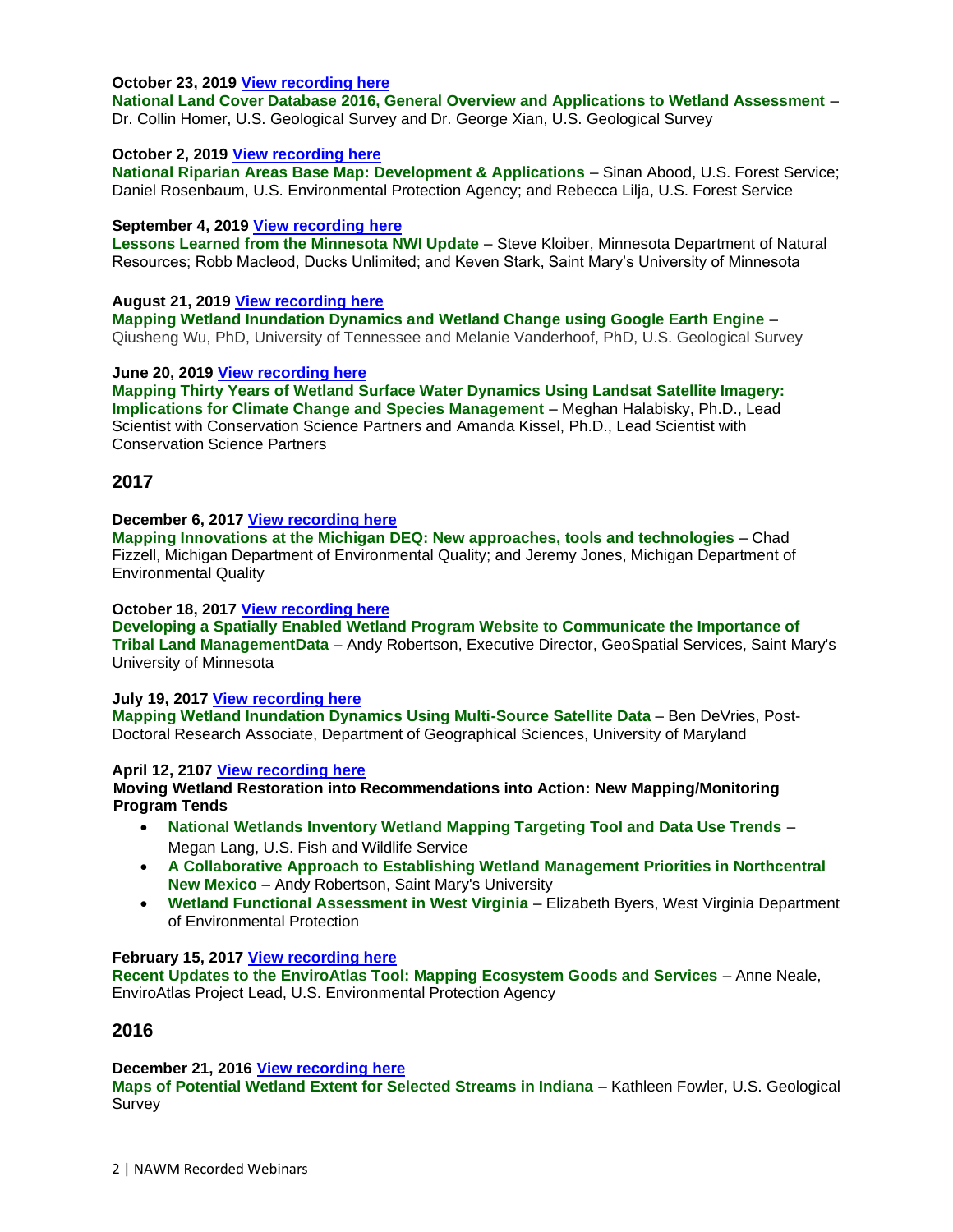## **October 5, 2016 [View recording here](https://nawm.org/science/wetlands-one-stop-mapping/9224-2016-wetland-mapping-consortium-recorded-webinars#100516webinar)**

**Mapping Coastal Storm Surge Flooding and Marsh Structure** – Elijah Ramsey III, U.S. Geological Survey and Amina Rangoonwala, U.S. Geological Survey

## **July 20, 2016 [View recording here](https://nawm.org/science/wetlands-one-stop-mapping/9224-2016-wetland-mapping-consortium-recorded-webinars#072016webinar)**

Uses of the Soil and Water Assessment Tool (SWAT) - Grey Evenson, PhD, Post-Doctoral Fellow, Virginia Tech and Visiting Scientist, U.S. EPA; Sangchul Lee, PhD Candidate, University of Maryland; Greg McCarty, PhD, Research Soil Scientist, USD

## **May 24, 2016 [View recording here](https://nawm.org/science/wetlands-one-stop-mapping/9224-2016-wetland-mapping-consortium-recorded-webinars#webinar052416)**

**Defining Wetland Gems in North Central New Mexico** – Andy Robertson, Saint Mary's University of Minnesota and Kevin Benck - Saint Mary's University of Minnesota

## **March 30, 2016 [View recording here](https://nawm.org/science/wetlands-one-stop-mapping/9224-2016-wetland-mapping-consortium-recorded-webinars#bergeson)**

**Wetland Functional Assessments for Watershed Planning & Decision Support - Andy Robertson,** Saint Mary's University of Minnesota

**March 30, 2016 [View recording here](https://nawm.org/science/wetlands-one-stop-mapping/9224-2016-wetland-mapping-consortium-recorded-webinars#mcleod)**

**Working towards an Automated Wetlands Mapping Process: Successes, Failures, and Potential for the Future** –Robb McLeod, Ducks Unlimited

**February 17, 2016 [View recording here](https://nawm.org/science/wetlands-one-stop-mapping/9224-2016-wetland-mapping-consortium-recorded-webinars#021716webinar)**

**Updated Data Collection Procedures and Requirements for Meeting FGDC Wetland Mapping Standards** – Rusty Griffin, U.S. Fish and Wildlife Service's, National Standards and Support Team

**January 28, 2016 [View recording here](https://nawm.org/science/wetlands-one-stop-mapping/9224-2016-wetland-mapping-consortium-recorded-webinars#012816webinar)**

**Changes in the FGDC Wetland Classification Standard – Cowardin 2.0** – Rusty Griffin, U.S. Fish and Wildlife Service's, National Standards and Support Team

## **2015**

**December 9, 2015 [View recording here](https://nawm.org/science/wetlands-one-stop-mapping/7634-2015-wetland-mapping-consortium-recorded-webinars#webinar120915)**

**NWI Standards & Dataset: A Cornerstone for Decision-Support – Mitch Bergeson, U.S. Fish &** Wildlife Service; Andy Robertson, Saint Mary's University; and Megan Lang, University of Maryland

**October 21, 2015 [View recording here](https://nawm.org/science/wetlands-one-stop-mapping/7634-2015-wetland-mapping-consortium-recorded-webinars#102115webinar)**

**From Fen to Floodplain: Steps in a Successful Landscape Level Wetland Inventory in Northeastern New Mexico** – Andy Robertson, Saint Mary's University and Maryann McGraw, New Mexico Environment Department

**September 16, 2015 [View recording here](https://nawm.org/science/wetlands-one-stop-mapping/7634-2015-wetland-mapping-consortium-recorded-webinars#sept16)**

**Part 2 – The Florida Wetlands Integrity Dataset: Analysis of nonrenewable energy data and construction of graph-theoretic networks to quantify landscape integrity** – John Humphreys and Amir Mahjoor, Florida Department of Environmental Protection

**July 15, 2015 [View recording here](https://nawm.org/science/wetlands-one-stop-mapping/7634-2015-wetland-mapping-consortium-recorded-webinars#071515)**

**Part 1 - The Florida Wetlands Integrity Dataset: Using soils data, topographic indices, and Bayesian probability to identify wetlands** – John Humphreys and Amir Mahjoor, Florida Department of Environmental Protection

**May 20, 2015 [View recording here](https://nawm.org/science/wetlands-one-stop-mapping/7634-2015-wetland-mapping-consortium-recorded-webinars#052015) Minnesota's "Restoration Wetland Prioritization Tool"** – Mark Gernes, Minnesota Pollution Control Agency

**March 25, 2015 [View recording here](https://nawm.org/science/wetlands-one-stop-mapping/7634-2015-wetland-mapping-consortium-recorded-webinars#march24)**

**WMC Workshop: "Accessing, Analyzing and Communicating Digital Wetland Data to Stakeholders for Decision-making"**

• **Wetlands Spatial Data 101: How to Access Data on NWI Mapper and Other Resources** – Mitch Bergeson, USFWS, National Standards Support Team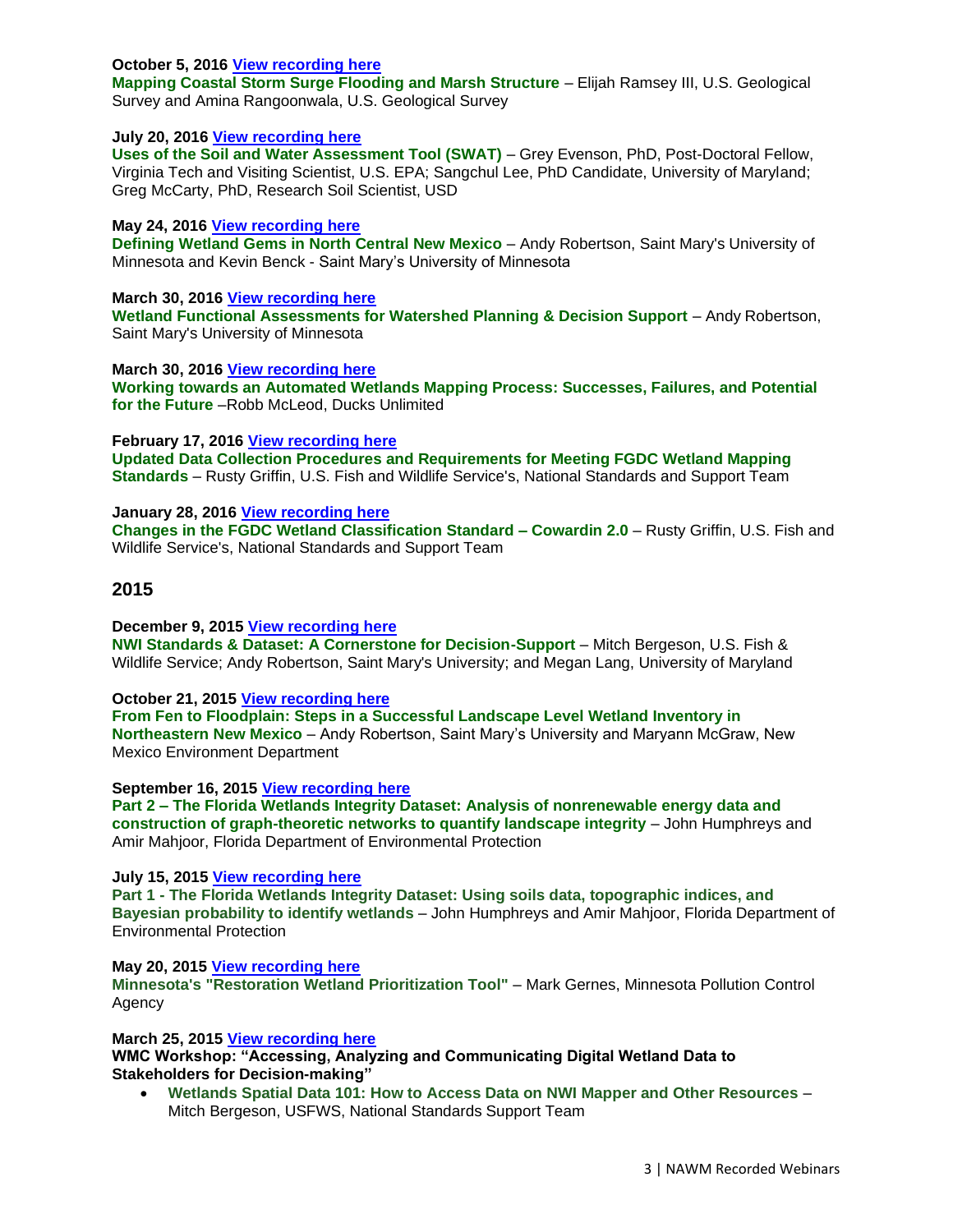## **February 18, 2015 [View recording here](https://nawm.org/science/wetlands-one-stop-mapping/7634-2015-wetland-mapping-consortium-recorded-webinars#021815)**

**Marsh Analysis and Planning Tool Incorporating Tides and Elevations (MAPTITE): A Geospatial Tool for Estuary Restoration** – Lijuan Huang and Chris Paternostro, NOAA

## **January 21, 2015 [View recording here](https://nawm.org/science/wetlands-one-stop-mapping/7634-2015-wetland-mapping-consortium-recorded-webinars#012115)**

**Mapping With Ecological Site Descriptors** – Richard A. Weber, P.E., Wetland Hydraulic Engineer, NRCS

## **2014**

**December 17, 2014 [View recording here](https://nawm.org/science/wetlands-one-stop-mapping/7068-2014-wetland-mapping-consortium-webinars#121714) State Offsite Methods for wetland determinations in the Prairie Pothole Region of IA, MN, ND and SD** – Jason Outlaw, USDA Natural Resources Conservation Service

#### **November 19, 2014 [View recording here](https://nawm.org/science/wetlands-one-stop-mapping/7068-2014-wetland-mapping-consortium-webinars#111914)**

**Variable Width Riparian Areas Mapping: a Robust GIS Approach** – Sinan A. Abood, USDA Forest Service

**October 15, 2014 [View recording here](https://nawm.org/science/wetlands-one-stop-mapping/7068-2014-wetland-mapping-consortium-webinars#griffinvideo) Mapping Standards & Requirements** – Rusty Griffin, U.S. Fish & Wildlife Service

#### **September 17, 2014 [View recording here](https://nawm.org/science/wetlands-one-stop-mapping/7068-2014-wetland-mapping-consortium-webinars#sept17)**

- **Part 1: A Help Guide for Using gSSURGO to Find Potential Wetland Soil Landscapes** – John Galbraith, Virginia Tech
- **Part 2: Applications of SSURGO soil attributes to potentially restorable wetlands** Kevin Stark, Saint Mary's University

## **August 20, 2014 [View recording here](https://nawm.org/science/wetlands-one-stop-mapping/7068-2014-wetland-mapping-consortium-webinars#bergeson)**

**Surface Waters and Wetlands Inventory: A More Comprehensive Dataset of the Nation's Water Resources** –Mitch Bergeson, GIS Specialist, National Standards and Support Team, U.S. Fish and Wildlife Service

## **June 18, 2014 [View recording here](https://nawm.org/science/wetlands-one-stop-mapping/7068-2014-wetland-mapping-consortium-webinars#061814)**

**Wetland Landscapes – Techniques for Spatial Definition and Ecological Assessment Using SSURGO, HGM, and GIS tools** – Richard A. Weber, P.E., Wetland Hydraulic Engineer, Wetland Team, CNTSC

**May 21, 2014 [View recording here](https://nawm.org/science/wetlands-one-stop-mapping/7068-2014-wetland-mapping-consortium-webinars#herold)**

**Using Land Cover Change Data to Better Understand Wetland Trends** – Nate Herold, Physical Scientist, NOAA Coastal Services Center

## **April 16, 2014 [View recording here](https://nawm.org/science/wetlands-one-stop-mapping/7068-2014-wetland-mapping-consortium-webinars#41614)**

- **The Minnesota NWI Update: A Case Study of Quality Assurance** Steve Kloiber, P.E., Ph.D., Wetland Monitoring Coordinator, Minnesota Dept. of Natural Resources
- **The Minnesota NWI Update: Integrating Semi-automated Mapping Techniques into Production Level Wetland Mapping** – Robb Macleod, National GIS Coordinator, Ducks Unlimited

#### **February 19, 2014 [View recording here](https://nawm.org/science/wetlands-one-stop-mapping/7068-2014-wetland-mapping-consortium-webinars#lang)**

**Mapping Forested Wetland Inundation with the Landsat historic Record** – Megan Lang, Senior Research Scientist with Science Systems and Applications, Inc. and Coordinator of the U.S. Department of Agriculture Mid-Atlantic Wetland Conservation Effects Assessment Project

#### **January 22, 2014 [View recording here](https://nawm.org/science/wetlands-one-stop-mapping/7068-2014-wetland-mapping-consortium-webinars#robertson)**

**The Evolution of NWI and How It Has Changed: A Comparison of Old and New Methodologies, Strengths and Weaknesses** – Andy Robertson, Saint Mary's University of Minnesota